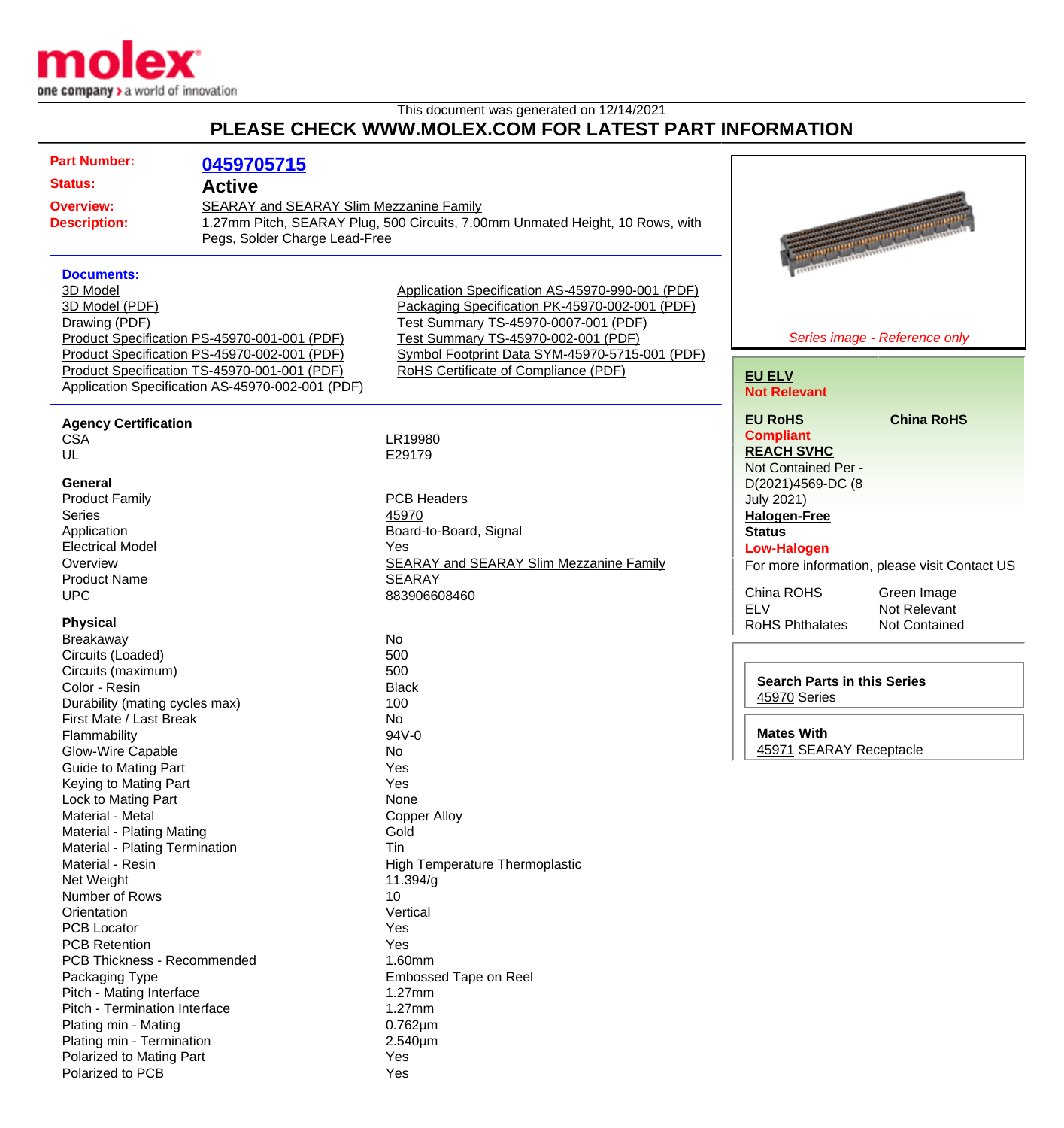| Robotic Placement<br>Shrouded<br>Stackable<br>Surface Mount Compatible (SMC)<br>Temperature Range - Operating<br><b>Termination Interface: Style</b><br><b>Unmated Height</b>                                                                                      | Pick and Place Cap<br><b>No</b><br>N <sub>o</sub><br>Yes<br>$-55^\circ$ to $+125^\circ$ C<br>Surface Mount<br>7.00mm                                                                                                                                                                                                                        |  |  |  |
|--------------------------------------------------------------------------------------------------------------------------------------------------------------------------------------------------------------------------------------------------------------------|---------------------------------------------------------------------------------------------------------------------------------------------------------------------------------------------------------------------------------------------------------------------------------------------------------------------------------------------|--|--|--|
| <b>Electrical</b><br>Current - Maximum per Contact<br>Voltage - Maximum                                                                                                                                                                                            | 2.7A<br><b>240V AC</b>                                                                                                                                                                                                                                                                                                                      |  |  |  |
| <b>Solder Process Data</b><br>Duration at Max. Process Temperature (seconds)<br>Lead-freeProcess Capability<br>Max. Cycles at Max. Process Temperature<br>Process Temperature max. C                                                                               | 003<br><b>REFLOW</b><br>001<br>260                                                                                                                                                                                                                                                                                                          |  |  |  |
| <b>Material Info</b>                                                                                                                                                                                                                                               |                                                                                                                                                                                                                                                                                                                                             |  |  |  |
| <b>Reference - Drawing Numbers</b><br><b>Application Specification</b><br><b>Electrical Model Document</b><br>Packaging Specification<br><b>Product Specification</b><br>S-Parameter Model<br><b>Sales Drawing</b><br>Symbol/Footprint Data<br><b>Test Summary</b> | AS-45970-002-001, AS-45970-990-001<br>EE-45970-007-007, EE-45970-010-010,<br>EE-45970-015-015, EE-46556-0085-001<br>PK-45970-002-001<br>PS-45970-001-001, PS-45970-002-001,<br>TS-45970-001-001<br>SP-45970-007-001, SP-45970-010-010,<br>SP-45970-015-015<br>SD-45970-001-001<br>SYM-45970-5715-001<br>TS-45970-0007-001, TS-45970-002-001 |  |  |  |
|                                                                                                                                                                                                                                                                    |                                                                                                                                                                                                                                                                                                                                             |  |  |  |

## This document was generated on 12/14/2021 **PLEASE CHECK WWW.MOLEX.COM FOR LATEST PART INFORMATION**